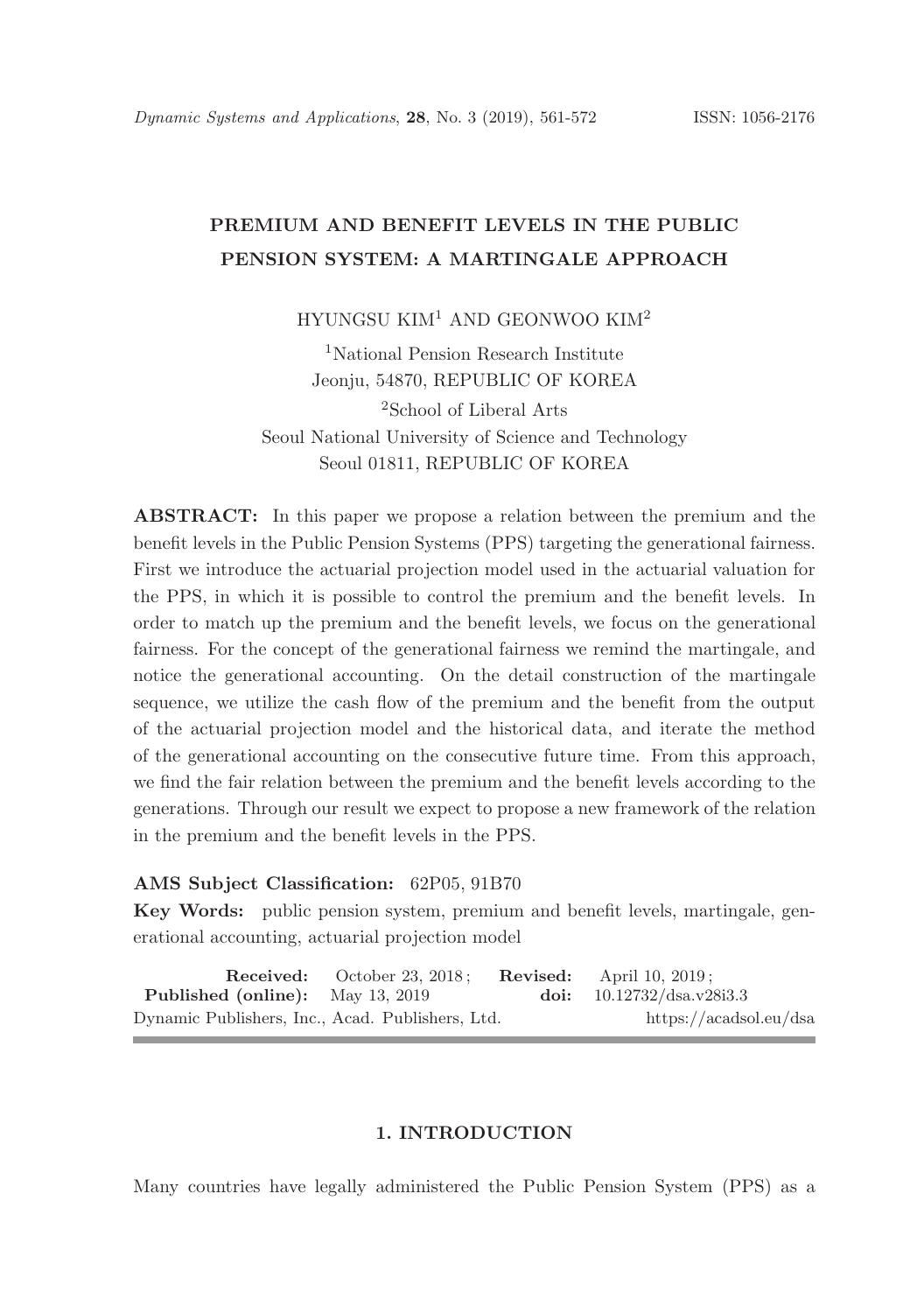welfare policy for the basic old-age income security. In the operation of the PPS, the premium and the benefit levels are determined by the law. For the more wealthy old age, it is needed to ensure the high benefit level. To be like that, it must be supported by the high premium level. However, it is not clear in the relation between the premium and the benefit levels unlike the private pension. In the private sectors these relationship can be controlled by the equivalence principle, which can be also used as the fundamental tool for evaluating the financial status in the total risk management of the private company. Whereas, it is usual for the representative member under the PPS to receive the more benefit compared to the payed premium in the expectation sense. This is why the equivalence principle does not work in the PPS. This imbalanced design in the premium and the benefit levels is the main issue causing the financial insolvency in the PPS. In this reason it is recommended to examine the financial status of the PPS periodically based on the actuarial valuation (IAA [6], ILO [7, 8], Iyer [9]). In case of the risky financial status from the actuarial valuation, the reform of the PPS must be driven targeting the adjustment for the premium and the benefit levels. In this time, the chief purpose for the reform of the PPS is naturally to diminish the financial unbalance in the gross. For this purpose, there are basically two kinds of schemes. One is to decrease the benefit level, the other to increase the premium level. Whichever scheme is taken, it is inevitable to suffer the serious trouble because of the complexity in the interests along all generations.

Motivated by these problems we suggest a novel method to determine the premium and the benefit levels in the PPS. When the reform is targeted on the financial balance, it is unavoidable to undergo the generational affliction due to the differences of the profit from the PPS. In order to focus on the generational fairness, we note the concept of the martingale, which is natural since a martingale is characterized as the fair game in the probability theory. Then, the question is how to link the martingale with the premium and the benefit levels in the PPS. Our idea is started from the generational accounting known as the powerful method measuring the effects of the fiscal policy.

Since Auerbach et al. introduced the generational accounting in the early 1990s, it is broadly utilized to access the sustainability of the fiscal policy and to measure the fiscal burdens of the current and future generations (Auerbach et al. [2]). This is oriented from the economic theories such as the overlapping generations and the general equilibrium model. So, it is easy to examine the economic value on the generations and make an implication in the collective point. Besides the immediate applications on the fiscal division, it is also applied on the division of the pension (Ponds [12], Gollier [4], Hoevenaars and Ponds [5], Cui et al. [3]), in which it is focussed on the issue of the intergenerational risk sharing such that they find out the optimality for the welfare or the funding ratio. And, in the separated way from the generational accounting there are similar literatures investigating the money's worth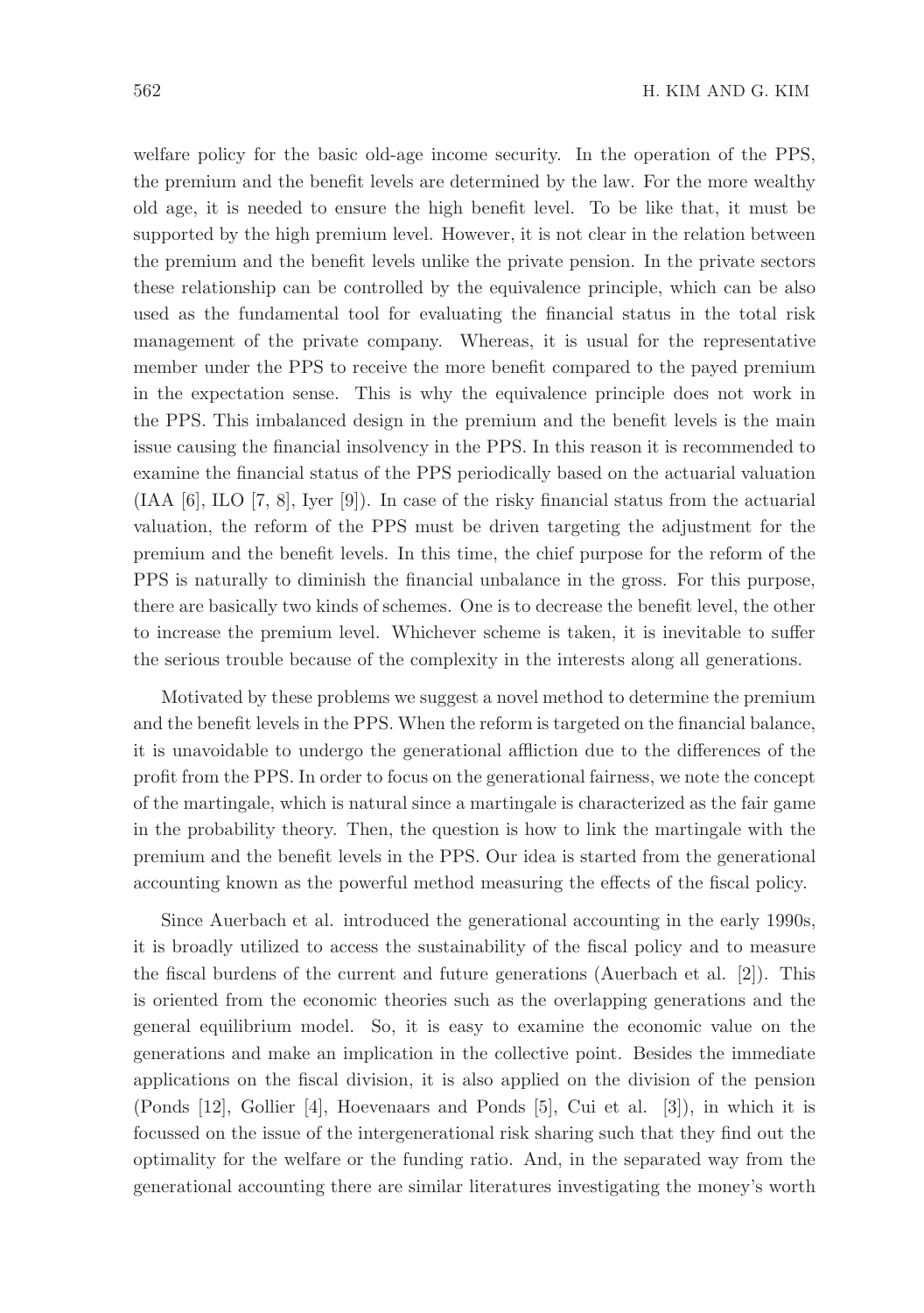across the cohorts and the legacy debt by the total transfers (Leimer [10], [11]). It is applied with the real public pension, the Old Age and Survivors Insurance (OASI, the typical social security program of the US) such that it is investigated from the historical data and the official projection result from the Trustees Report<sup>1</sup>.

In the referred literatures, it is examined under some scenarios such that it revealed the actual intergenerational imbalances. However, we propose the method to determine the future premium and benefit levels in the PPS with the intergenerational balances applying the martingale. In order to take the martingale sequence, we generate the time sequence by the successive calculations of the net burden including the amount of the past occurrence along the generations at the consecutive future points as it has been done at the only present time in the generational accounting, and control the calculated time sequence to have the martingale property. In the process of the detail calculation, we utilize the official assumptions, the actuarial projection result of the PPS and the possible historical data in the same manner of Leimer. From this approach we obtain our desirable result.

This paper is organized as follows. In section 2 we introduce the actuarial projection model used in the actuarial valuation for the PPS. From this model, we can utilize the cash flow of the premium and the benefit by cohorts and control the premium and the benefit levels for the future needed in the next section. In section 3 we consider the generational fairness on the PPS so that derive the relation between the premium and the benefit levels based on the generational accounting and the martingale property. In section 4 we provide some numerical example to illustrate our result. The conclusions are presented in section 5.

# 2. ACTUARIAL PROJECTION MODEL

As we pointed out in the previous section the government administrating the PPS has enforced the periodic actuarial valuation such that the actuarial valuation report is usually required to contain the demographic and financial projections results. In this reason the actuarial projection model is utilized. In this section, we introduce the actuarial projection model. According to the PPS, the corresponding actuarial projection model is made up reflecting its own scheme. So, there is no unique model encompassing all PPS. Taking this into consideration, we try to introduce the generalized model reflecting the common schemes in the PPS. Let's start with some notations.

 $P_{t,a,i}$ : the premium revenue by *i*-th participant with age *a* in year *t*,

 $B_{t,a,j}$ : the benefit expenditure by j-th beneficiary with age a in year t,

<sup>&</sup>lt;sup>1</sup>It is annually published including the assumptions for the long-term projection period, 75 years.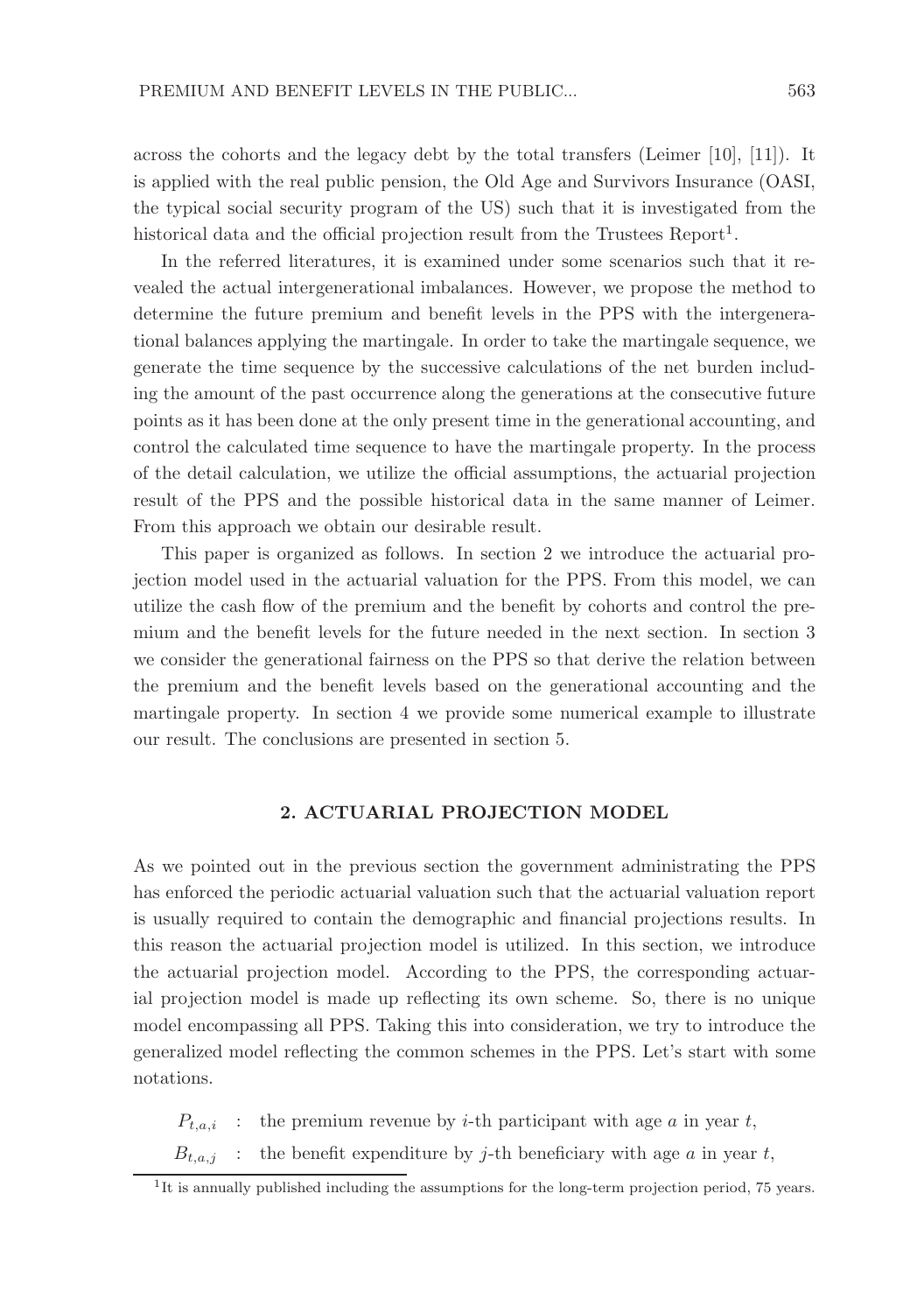- $N_{t,a}^{(p)}$  $\therefore$  the number of the participants with age a in year t,
- $N_{t.a}^{(b)}$  $\therefore$  the number of the beneficiaries with age  $a$  in year  $t$ ,
	- $F_t$ : the fund amount at the end of year t,
	- $Z_t$  : the fund return during year t,
	- $a_e$ : the entrance age,
	- $a_r$ : the retirement age

For the simplicity, we assume that the cash flow occurs only at the end of year. Then the following identity holds in the PPS:

$$
F_{t+1} = F_t \left(1 + Z_{t+1}\right) + \sum_{a=a_e}^{a_r - 1} \sum_{i=1}^{N_{t+1,a}^{(p)}} P_{t+1,a,i} - \sum_{a=a_r}^{\infty} \sum_{j=1}^{N_{t+1,a}^{(b)}} B_{t+1,a,j} \tag{1}
$$

where  $t \geq t_0$  for the present year  $t_0$ . In practice, there are more something to be considered in the PPS such as the survivors insurance, the disability insurance and the early old age pension, which are mainly related to the benefit condition. As we referred, the individual PPS has the various specific schemes in accordance with the own circumstances. However, we restrict our model to the main scheme of the PPS, the income security after the normal retirement age.

Next, we take the more detail modeling in (1) highlighting the premium and the benefit forms. In general, the premium in the PPS is proportional to the participant's salary. So, we model the premium  $P_{t,a,i}$  as

$$
P_{t,a,i} = p_t S_{t,a,i} \tag{2}
$$

where  $S_{t,a,i}$  is the salary of the *i*-th participant with age a in year t and  $p_t$  is a constants reflecting the premium level in year t.

In the benefit modeling, it is needed to consider two kinds of the groups, the beginning one and the others. In the PPS it is general to calculate the first pension amount reflecting the benefit level and escalate the previous amount with respect to some rate after the second benefit. So, we divide the benefit part in (1) according to the ages and model as follows

$$
\sum_{a=a_r}^{\infty} \sum_{j=1}^{N_{t+1,a}^{(b)}} B_{t+1,a,j} = \sum_{a=a_r}^{n} \sum_{j=1}^{N_{t+1,a}^{(b)}} B_{t+1,a,j} + \sum_{a=a_r+1}^{\infty} \sum_{j=1}^{N_{t+1,a}^{(b)}} B_{t+1,a,j}
$$
  

$$
= \sum_{j=1}^{N_{t+1,a_r}^{(b)}} b_t S_{t+1,a_r,j}^{(Av)} + \sum_{a=a_r+1}^{\infty} \sum_{j=1}^{N_{t+1,a}^{(b)}} B_{t,a-1,j} \times (1 + C_{t+1})(3)
$$

where  $b_t$  is a constant reflecting the benefit level,  $S_{t,a_r,j}^{(Av)}$  is the revalued average salary of the j-th beneficiary with age  $a_r$  in year t during the working ages, and  $C_t$  is the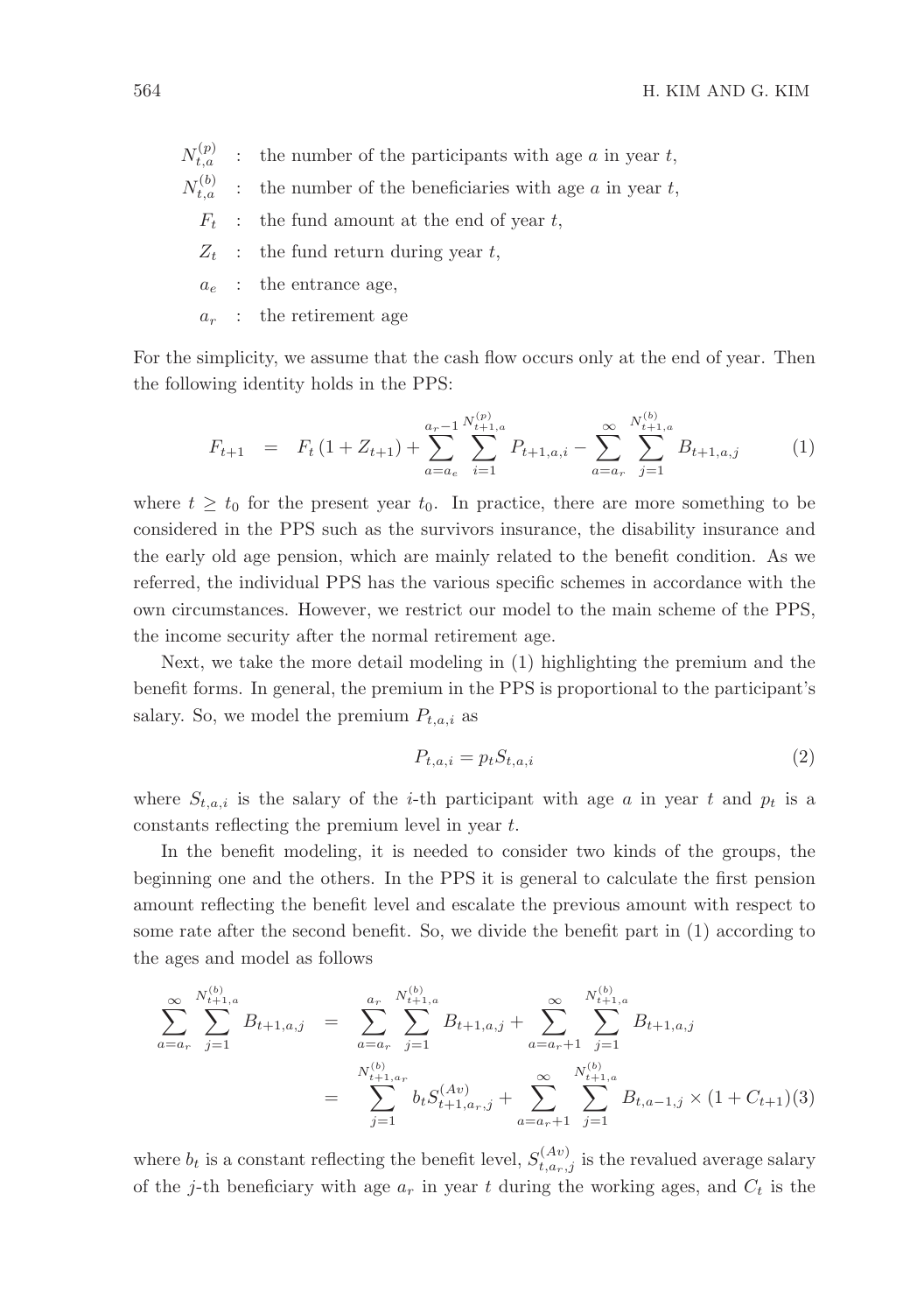escalating factor in year  $t$ . As the escalating factor, it is typical to take the Consumer Price Index (CPI). By (2) and (3) we can rewrite the identity (1) as follows

$$
F_{t+1} = F_t (1 + Z_{t+1}) + p_t \sum_{a=a_e}^{a_r-1} \sum_{i=1}^{N_{t+1,a}^{(p)}} S_{t+1,a,i}
$$
  

$$
-b_t \sum_{j=1}^{N_{t+1,a_r}^{(b)}} S_{t+1,a_r,j}^{(Av)} - \sum_{a=a_r+1}^{\infty} \sum_{j=1}^{N_{t+1,a}^{(b)}} B_{t,a-1,j} \times (1 + C_{t+1}). \tag{4}
$$

Note that the variables in (4) are all random for  $t > t_0$  except the ages a, the premium levels  $p_t$  and the benefit levels  $b_t$ . In particular, the premium levels  $p_t$  and the benefit levels  $b_t$  are the controllable variables so that these are main variables to evaluate the fairness in our method.

For the concrete baseline calculation, it is standard to make the estimation in the sense of the expectation in (4). That is, the population size by ages, the economic values for the salary and the escalating factor are implemented from the auxiliary result of the demographic projection and the economic forecasting, which are described as the demographic and the economic assumptions in the actuarial report. Based on these assumptions, we figure out the random values such as  $N_{t,a}^{(p)}$ ,  $N_{t,a}^{(b)}$ ,  $S_{t,a,i}$ ,  $S_{t,a,i}^{(Av)}$ ,  $Z_t$ ,  $C_t$  considering the detail schemes of the PPS. Related to the detail schemes, it is another important part of the assumptions for the actuarial projection. For instance, it is linked with the specific benefit condition of the PPS to project the number of the beneficiaries by ages and revalue the average salary  $S_{t+1,a,j}^{(Av)}$ . Through these procedure, we can have the estimated future processes of the premium revenue, the benefit expenditure and the fund amount for the actuarial valuation. The Table 1 is the practical example of the actuarial projection result of Korean PPS.

| (unit : billion KRW) |             |         |         |          |             |           |            |
|----------------------|-------------|---------|---------|----------|-------------|-----------|------------|
| Year                 | Accumulated | Revenue |         |          | Expenditure |           | Balance    |
|                      | fund        | Total   | Premium | Return   | Total       | Benefit   |            |
| 2013                 | 417.727     | 52.217  | 32,135  | 20.082   | 14,556      | 14.032    | 37,661     |
| 2020                 | 847.171     | 109.098 | 54,073  | 55.025   | 33.923      | 33,487    | 75.175     |
| 2030                 | 1.732.381   | 186.913 | 95.041  | 91.872   | 89.953      | 89.176    | 96,960     |
| 2040                 | 2.494.494   | 258.427 | 141.595 | 116.832  | 213.773     | 212.563   | 44.654     |
| 2050                 | 2.200.519   | 309,781 | 203.282 | 106,498  | 414.088     | 412.288   | $-104.308$ |
| 2060                 | $-280.716$  | 263.375 | 263.375 | $\theta$ | 657.820     | 655.155   | $-394.445$ |
| 2070                 | -           | 358.101 | 358.101 | $\Omega$ | 948.255     | 944.311   | $-590.154$ |
| 2080                 |             | 477.892 | 477,892 | $\theta$ | .263.650    | 1.257.811 | $-785.757$ |

Table 1: Basic projection result on 2013 actuarial valuation of Korean PPS

#### 3. MARTINGALE RELATION BETWEEN PREMIUM AND BENEFIT

As we commented previously, the reform for the premium and the benefit levels is subject to accompany the severe stress along all generations as the member of the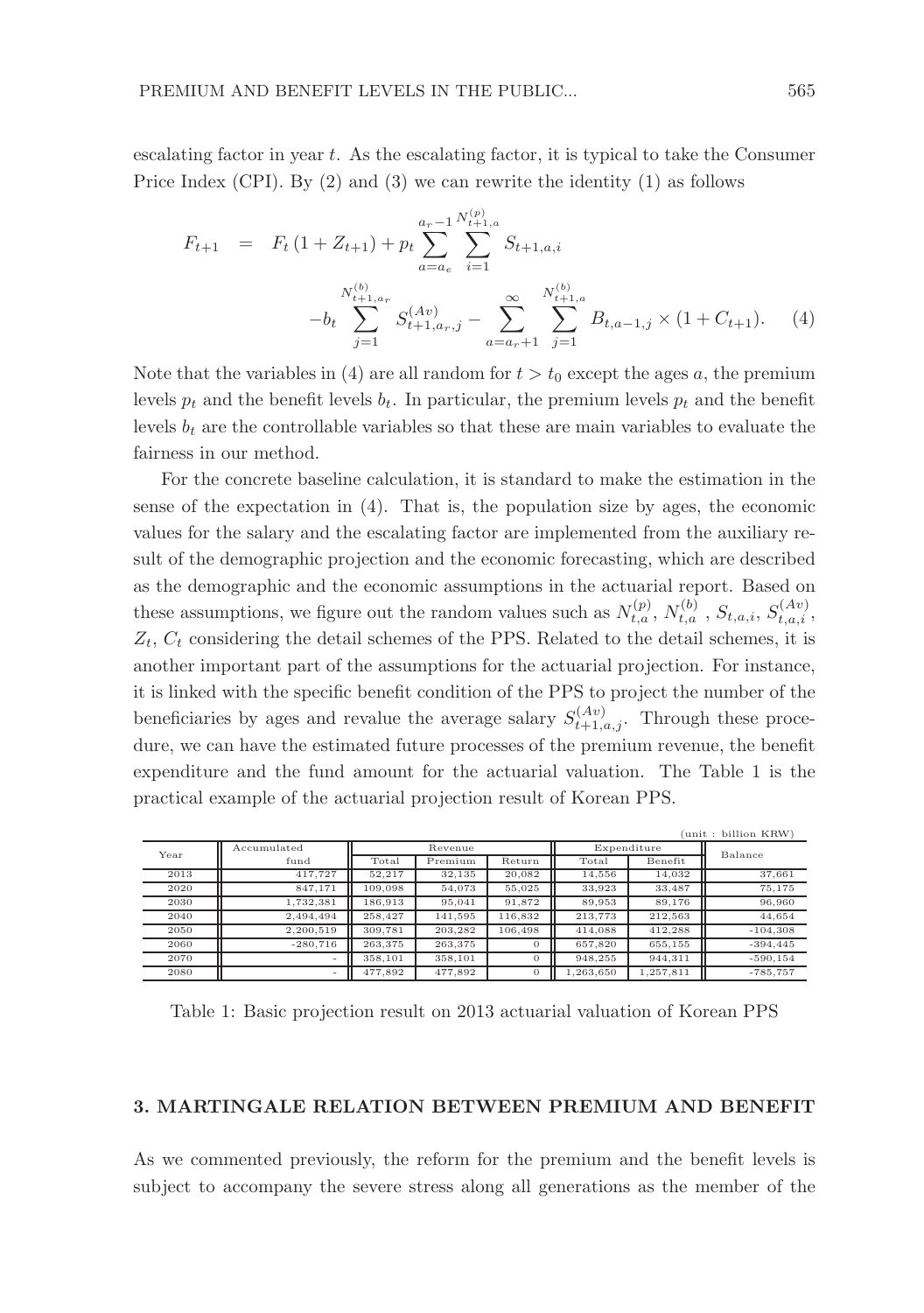

Figure 1: Basic projection result on 2013 actuarial valuation of Korean PPS

PPS. This is due to the property of the generational dependency in the financing for the PPS. In this point of view we attempt to derive the rational relationship between the premium and the benefit levels focusing on the generational fairness applying the martingale. So, the key point is how we construct a martingale sequence reflecting the premium and the benefit of the PPS. In fact, it is not simple to argue the fairness over all generations. Fortunately, we can find a clue from the generational accounting.

In the generational accounting it is possible to measure the relative fiscal burdens falling upon different generations by the fiscal and tax policy of the government. Roughly speaking in the point of the PPS, for each generation the net profit is calculated by subtracting the premium amount from the benefit one. This net profit is corresponding to the relative fiscal burdens in the original generational accounting. The counted amount in the generational accounting is restricted to the occurred one after the present. But in the stance of the PPS it must be also counted for the entire life time, that is the premium and the benefit amount occurred before the present must be included in the calculation of the net profit for each generation. In this sense there are some attempts based on the OASI by Leimer [10], [11], in which some money's worth such as the lifetime benefit/premium<sup>2</sup> ratio and lifetime net transfer has been calculated including the past occurred premium and benefit. However Leimer just calculated these according to the present law policy and two alternative policies. In the present law policy the present premium and benefit levels are supported with any adjustment and in the alternative policies the premium level is raised up or the benefit level is reduced after the reserve fund is exhausted. So, there is no

<sup>&</sup>lt;sup>2</sup>Instead of the premium, it is used with the 'tax' in OASDI. But, we use the 'premium' for the consistency of the context.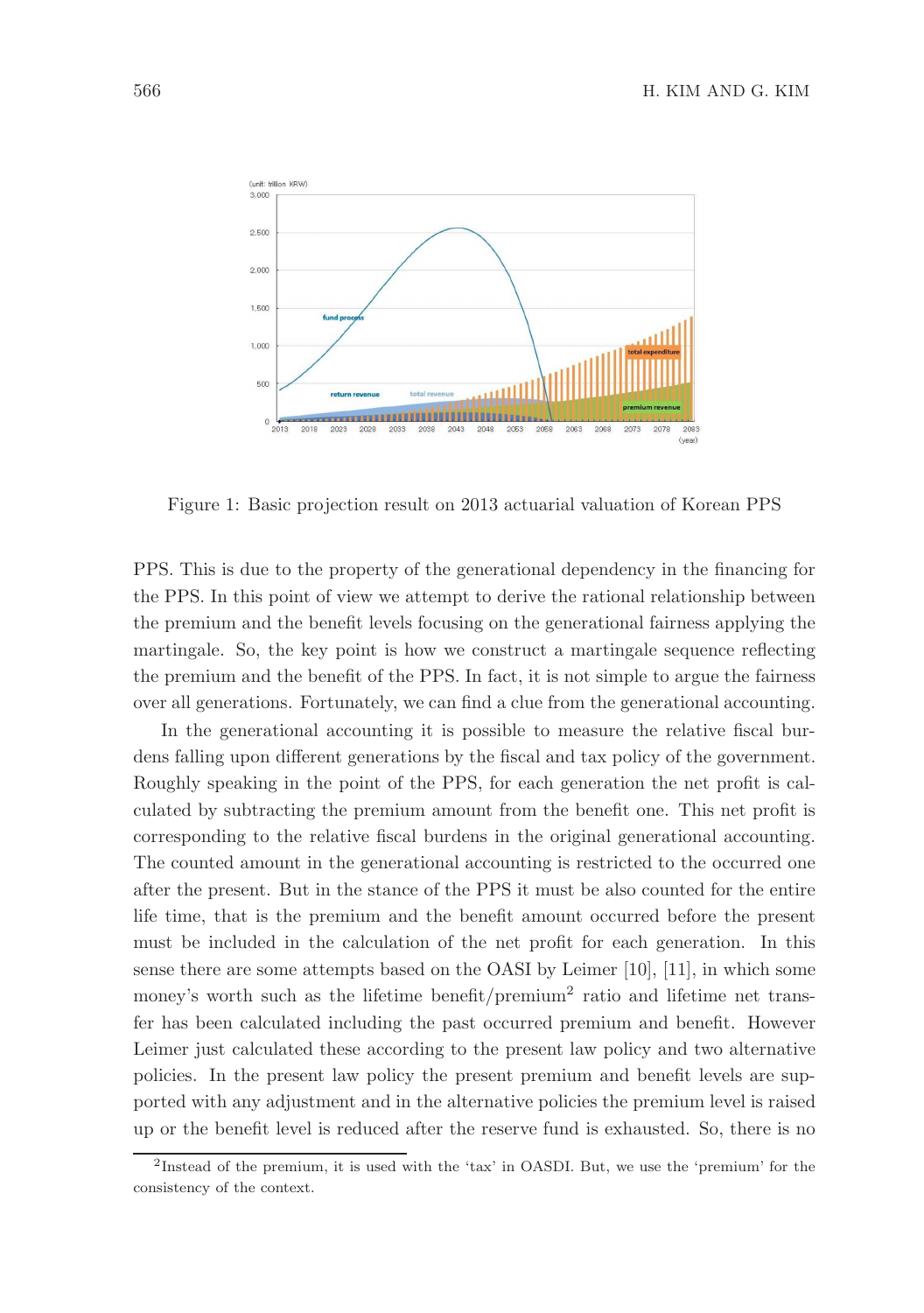information about the generational fairness from such adjustments of the premium and the benefit levels. Now, let's introduce some notations for the detail arguments.

$$
P_y(g_y; p_y) = \text{premium revenue at year } y \text{ by age } g_y \text{ with the premium level } p_y \quad (5)
$$

$$
B_y(g_y; b_y) = \text{ benefit expenditure at year } y \text{ by age } g_y \text{ with the benefit level } b_y \quad (6)
$$

$$
Pv_P(g_t; \tilde{p}_t) = \sum_y P_y(g_t + y - t; p_y) \times DR_t(y)
$$
\n<sup>(7)</sup>

$$
Pv_{-}B_t(g_t; \tilde{b}_t) = \sum_{y} B_y(g_t + y - t; b_y) \times DR_t(y)
$$
\n(8)

$$
NP_t(g_t; \tilde{p}_t, \tilde{b}_t) = Pv \_B_t(g_t; \tilde{b}_t) - Pv \_B_t(g_t; \tilde{p}_t)
$$
\n
$$
(9)
$$

where  $\tilde{p}_t$  and  $\tilde{b}_t$  are the collection of the variables  $p_y$  and  $b_y$  with  $y = \cdots, t-1, t, t+1$  $1, \dots$ , respectively,  $DR_t(y)$  is a discount factor for the present value at the baseline t as

$$
DR_t(y) = \begin{cases} \prod_{i=y}^t (1 + R_i) & \text{if } y < t \\ 1 & \text{if } y = t \\ \prod_{i=t+1}^y \frac{1}{1 + R_i} & \text{if } y > t \end{cases}
$$

 $R_i$  is an interest rate at year *i*.

Note that the premium and the benefit levels of the PPS are determined by the law. So, for the future y,  $p_y$  and  $b_y$  are the controllable variables so that these are nonrandom. But, for any future year y,  $P_y(g_y; p_y)$  and  $B_y(g_y; b_y)$  are random variables reflecting the future population structure and economic situation.

We explain the notations briefly.  $P v_P(t, g_t; \tilde{p}_t)$  and  $P v_P(t, g_t; \tilde{b}_t)$  are the present values on year  $t$  of the total lifetime premium and the total lifetime benefit reflecting the premium level collection  $\tilde{p}_t$  and the benefit level collection  $\tilde{b}_t$  of age  $g_t$ , respectively,  $NP_t(g, \tilde{b}, \tilde{p})$  is the net profit of age g at year t under the premium level collection  $\tilde{p}$ and the benefit level collection  $b$ .

Now, we define a time sequence  $M_t$  as

$$
M_t = DR_{t_0}(t) \cdot \frac{\sum_{g=0}^{\infty} NP_t(g; \tilde{b}, \tilde{p})}{\sum_a N_{t,a}^{(p)} + \sum_{a'} N_{t,a'}^{(b)}} \quad \text{for all } t \ge t_0
$$
 (10)

where  $t_0$  is the present time,  $N_{t,a}^{(p)}$  and  $N_{t,a'}^{(b)}$  are the numbers of the participants with age  $a$  and beneficiaries with age  $a'$  at time  $t$ , respectively, as the same notations in section 2.

Note that  $M_t$  is the individual net profit of all generations alive at time t from the PPS with the premium level collection  $\tilde{p}$  and the benefit level collection  $b$ , and the composition of generations included in  $M_t$  are changed following the time t. In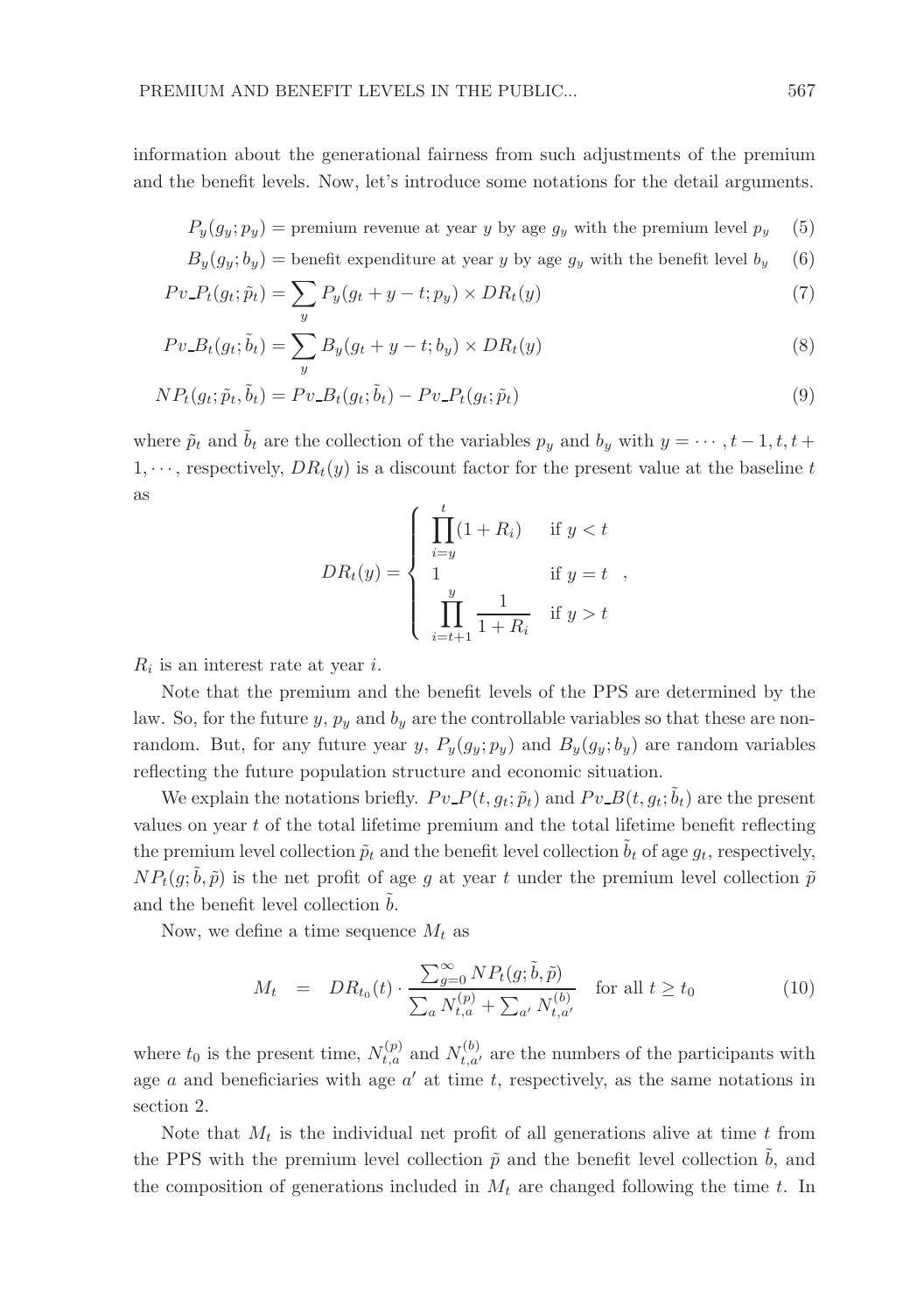this sense, we can regard that the premium level collection  $\tilde{p}$  and the benefit level collection  $\hat{b}$  are fair if  $M_t$  has the martingale property.

**Proposition 1.** The generational fair relation between the premium level and the benefit level in the PPS can be proposed the sequence  $M_t$  defined in (10) satisfies the following martingale condition

$$
M_t = E[M_{t+1}|\mathcal{F}_t] \quad \text{for all } t \ge t_0 \tag{11}
$$

where  $\mathcal{F}_t$  is a filtration reflecting all circumstances such as the population structure and the economic situation at time t, and  $t_0$  is the present time.

Remark 3.1. Related to the notion of the generation, we can have two points. One is the unique cohort itself and another the collective cohorts at the unique time. We adopt the latter in our approach for the design of the martingale sequence. In fact, it may be favorable to take the former since it is more tight condition. However, it is more unfeasible due to the existing imbalance in the PPS. If it is possible to make up every cohort itself fair, it may be not needed to reform the PPS.

Remark 3.2. In the generational accounting it is calculated for the amount in the future as we noticed. So, it is excluded from the past premium and benefit effects, which is very important component in the PPS since the history of the past effects is the main reason to cause the financial insolvency. In relation of the detail calculation, the past effects parts are already fixed. So, it is not influenced from the expectation, i.e., non-random. On the other hand, the future premium and the benefit amounts of  $P_y(g_y; p_y)$  and  $B_y(g_y; b_y)$  for  $y = t, t + 1, ...$  are depended on the usual actuarial projection model of the PPS so that the expectation of  $M_t$  is taken from the assumption corresponding to the base line scenario of the official actuarial report.

# 4. EMPIRICAL ANALYSIS

In this section, we present an numerical example for the application of our method. For the detail PPS and the necessary data, it is based on the Korean PPS, National Pension Service (NPS) and the 2013 3rd actuarial valuation of the NPS. The NPS has begun with 3% of the premium level and 70%<sup>3</sup> of the benefit level since the year 1988. Through the several reforms the premium level is fixed with 9% after the year 2005 and the benefit level will be fixed with 40% after the year 2028. As we described it is

<sup>3</sup>This is provided that the contributed period is 40 years.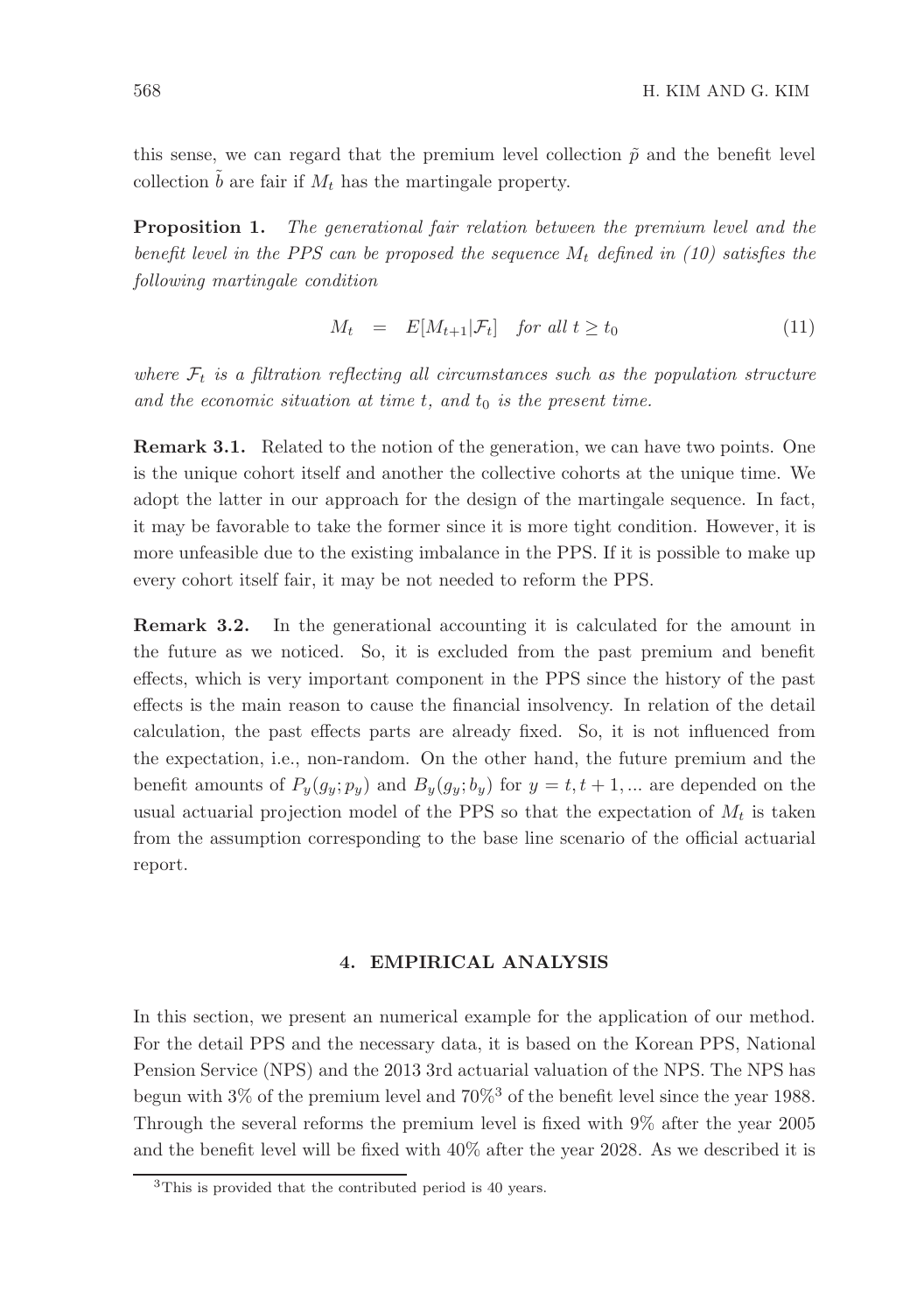tried with the possible data of the NPS for the historical value and the 3rd actuarial projection result under the baseline assumptions for the future value. For the needed extra future of the beyond official projection period, we extend the final assumptions of the official ones the same as the case of Leimer ([10], [11]).

As the official assumptions for the 3rd actuarial valuation of the NPS, the principal economic variables are supposed as follows. In particular, we apply the discount factor

|                                                                                                   | 2011        | 2021        | 2031        | 2041        | 2051        | 2061        | 2071        |
|---------------------------------------------------------------------------------------------------|-------------|-------------|-------------|-------------|-------------|-------------|-------------|
|                                                                                                   | $\sim$ 2020 | $\sim$ 2030 | $\sim$ 2040 | $\sim$ 2050 | $\sim$ 2060 | $\sim$ 2070 | $\sim$ 2083 |
| Real wage growth rate                                                                             | 2.7         | 3.1         | 2.4         | 2.1         | 2.0         | 2.0         | 2.0         |
| Real interest rate                                                                                | 2.6         | 2.7         | 2.5         | 2.4         | 2.5         | 2.6         | 2.7         |
| Inflation rate                                                                                    | 3.2         | 2.8         | 2.2         | 2.0         | 2.0         | 2.0         | 2.0         |
| *: the presented figures are the average of the assumed values during the each designated period. |             |             |             |             |             |             |             |
| unit: $%$                                                                                         |             |             |             |             |             |             |             |

Table 2: Principal economic assumptions <sup>∗</sup>

with the nominal wage growth rate.

Based on the above descriptions, it is calculated as the Table 3 indicating the premium and benefit amounts by the cohorts. This table is a kind of the generational accounting at the basis time of 2013 year. In the point of  $M_t$  in (10), it corresponds to

| cohort   | Premium(P) |         |        | Benefit(B) |                   |        | $B - P$ |
|----------|------------|---------|--------|------------|-------------------|--------|---------|
| (age)    | subtotal   | history | future | subtotal   | history           | future |         |
| 1933(80) | 204        | 204     |        | 943        | 693               | 251    | 740     |
| 1943(70) | 2,471      | 2,471   |        | 8,289      | 3,736             | 4,553  | 5,818   |
| 1953(60) | 8,367      | 8,367   |        | 19,248     | 526               | 18,722 | 10,880  |
| 1963(50) | 22,417     | 13,956  | 8,461  | 39,712     |                   | 39,712 | 17,295  |
| 1973(40) | 32,962     | 13,123  | 19,839 | 60,138     |                   | 60,138 | 27,176  |
| 1983(30) | 33,985     | 4,384   | 29,600 | 62,628     |                   | 62,628 | 28,643  |
| 1993(20) | 35,820     | 75      | 35,745 | 65,434     | $\qquad \qquad -$ | 65,434 | 29,614  |
| 2003(10) | 27,273     |         | 27,273 | 50,531     | $\qquad \qquad -$ | 50,531 | 23,259  |
| 2013(0)  | 26,372     |         | 26,372 | 49,575     |                   | 49,575 | 23,203  |
| 2023     | 26,685     |         | 26,685 | 51,083     |                   | 51,083 | 24,399  |
| 2033     | 23,520     |         | 23,520 | 45,829     |                   | 45,829 | 22,309  |
| 2043     | 19,598     |         | 19,598 | 38,684     |                   | 38,684 | 19,086  |
| 2053     | 18,915     |         | 18,915 | 37,333     |                   | 37,333 | 18,419  |
| 2063     | 18,092     |         | 18,092 | 35,840     |                   | 35,840 | 17,748  |
| 2073     | 17,337     |         | 17,337 | 34,192     |                   | 34,192 | 16,855  |

Table 3: Premium and benefit by cohort

unit : billion in 2013 year / age : in 2013 year  $Benefit(B)$ : including only old age pension

the vertical sum in the last column 'B - P' restricted to the current cohorts including the dropped cohorts in Table 3 with  $t = 2013$ . In order to take a time sequence  $M_t$ , we iterate the calculation like Table 3 changing the basis time,  $t = 2014, 2015, \ldots$ and take the present value at time 2013 for the vertical sum in the last column for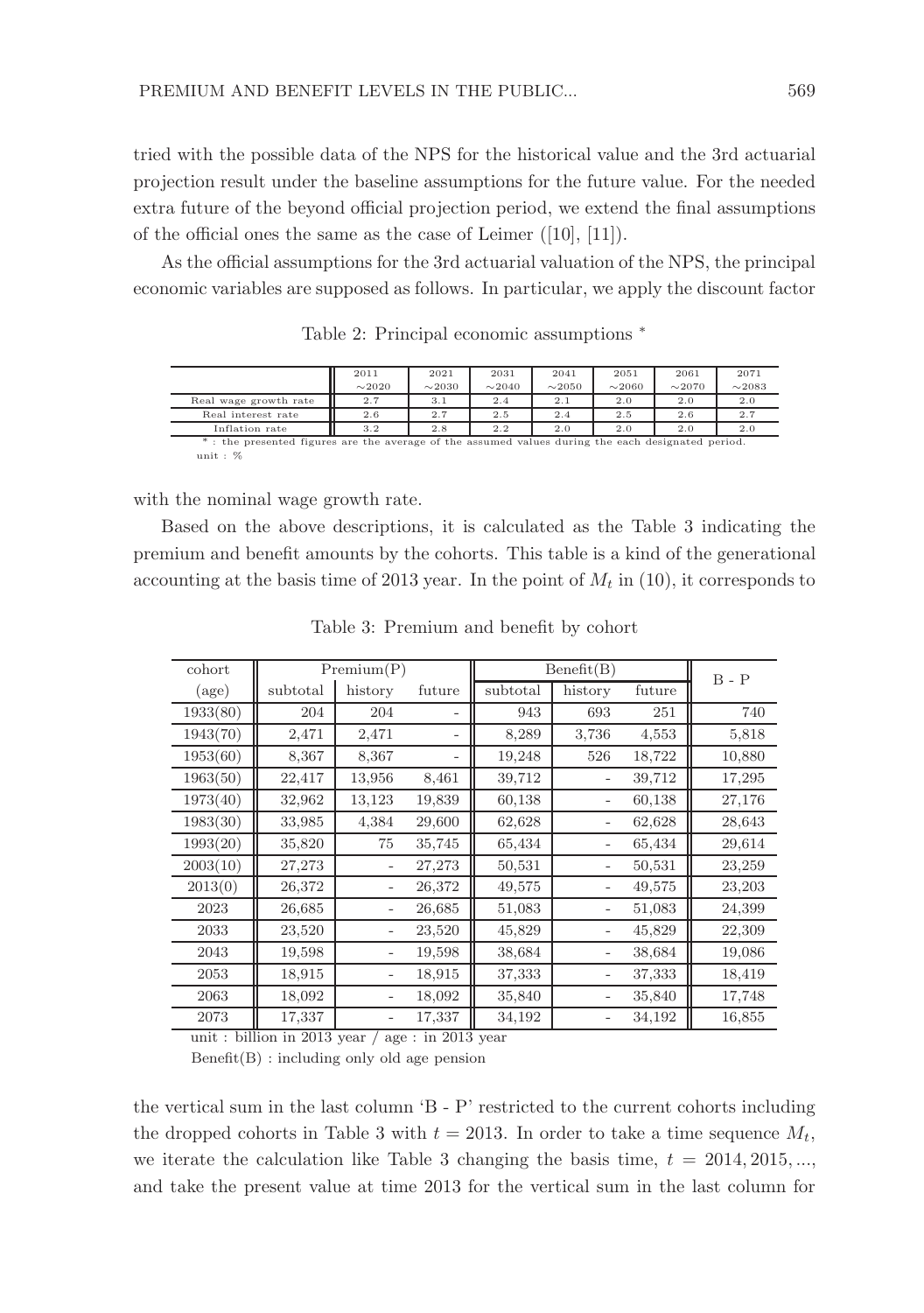each changed basis time. In practice, it is impossible to calculate at the infinite basis time. So, we restrict to 70th basis time as the number of iterations in our example, which is the official projection period<sup>4</sup> of the NPS. Then, it is left to find a pair of the premium level collection  $\tilde{p}$  and the benefit level collection  $\tilde{b}$  satisfying the definition of the martingale for the calculated sequence  $M_t$ . Numerically, it is hard to obtain the perfect equality in the definition of the martingale. So, we take the following approximation.

Let  $RM_t$  be the ratio as

$$
RM_t = \frac{M_{t+1}}{M_t}
$$

and  $\delta$  the pre-determined positive constant close to zero. If  $r_t := |RM_t - 1| < \delta$ for each  $t$ , then we label this sequence as a semi-martingale. And, we obtain the fair premium level collection  $\tilde{p}$  and benefit level collection  $\tilde{b}$  from the best semi-martingale  $\hat{M}_t$  defined by

$$
\widehat{M}_t = \min_{\tilde{p}, \tilde{b}} \left\{ \sum r_t \big| M_t \text{ are semi-martingales} \right\}
$$

In Figure 2 the best semi-martingale is lined with the corresponding ratio  $RM_t$  and



Figure 2: Best semi-martingale

 $\delta = 1.0\%$ . In more technically brief, we preserve the current benefit level schedule of the NPS, which is decreasing by 0.5% point every year down from the year 2008 with  $50\%$  and fixed with  $40\%$  after the year 2028. At the same time, for  $t > 2013$  we replace the one premium level so that we find the desirable semi-martingale  $\widehat{M}_t$ . Besides, we utilize the wage increasing rate for the discount factor because the premium and the benefit are linked to the wage increasing rate and the combination of the wage increasing rate and the escalating factor in the NPS, respectively. As a result, the fair premium level is approximately 14.76%.

<sup>&</sup>lt;sup>4</sup>In general, it is common to take the projection period as one generation, about 70 years.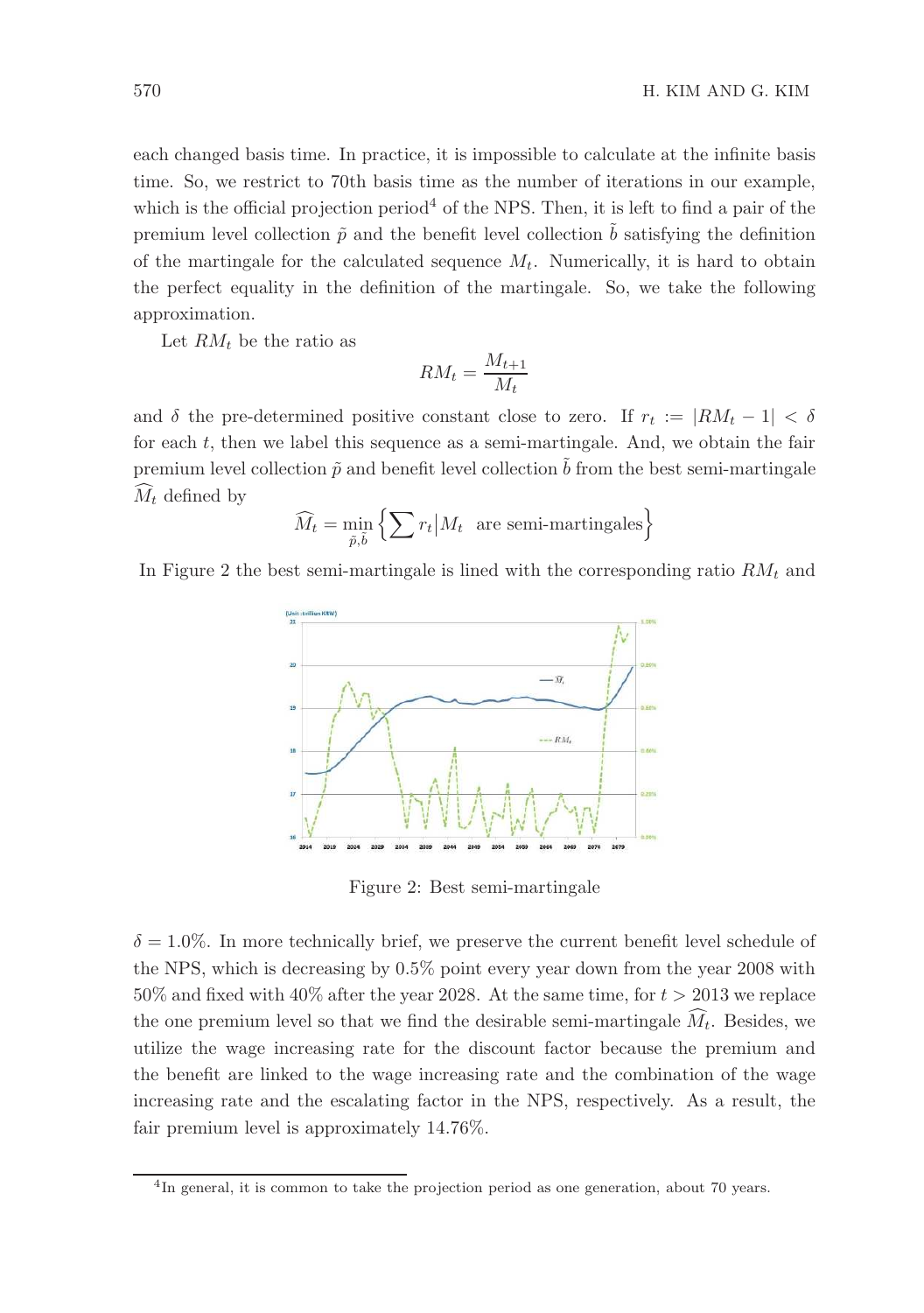#### 5. CONCLUDING REMARKS

In this paper we explore on the topic to determine the premium and the benefit levels in the PPS. In the existing literatures on this topic it is mostly depended on the financial equilibrium so that it is not easy to assist the generational conflict in case of the reform for the PPS. In this point of view we propose a novel method focussing on the generational fairness.

For the notion of the fairness we apply the martingale so called as the fair game. In the construction of the martingale sequence, it is mainly implicated from two motivations. One is from the generational accounting introduced by Auerbach et al. and the other from Leimer's research based on OASDI, the PPS of the US.

The generational accounting is useful to measure the fiscal burdens of the current and the future generations. For the part of the past it is made up from the historical data as it has done by Leimer. However these have been calculated only at the present time,  $t = 0$ . Since we need some time sequence for the martingale we iterate the same calculation at the successive time after the present, i.e.,  $t = 1, 2, ...$ 

There are surely some limitations in our approach. We may have some different result in accordance with the choice of the discount factor. And, it seems to be somewhat loose design for the generational fairness as we referred in the Remark 3.1. However it is expected to be a useful framework of the relation in the premium and the benefit levels in the PPS so that it contributes to the policy decision administrating the PPS considering the generational fairness with the consistency of the official actuarial valuation result.

## ACKNOWLEDGEMENT

This research is supported by the National Research Foundation of Korea grant funded by the Korea government (Grant No. NRF-2017R1E1A1A03070886).

## REFERENCES

- [1] J. A. Alan, J. Gokhale, L. J. Kotlikoff, Generational Accounting: A Meaningful Way to Evaluate Fiscal Policy, J. Econ. Perspect., 8 (1994), 73-94.
- [2] J., A. Alan, J. Gokhale, L. J. Kotlikoff, W. Leibfritz, Generational Accounting Around the World, Chicago and London: University of Chicago Press, (1999).
- [3] J. Cui, F. d. Jong, E. Ponds, Intergenerational risk sharing within funded pension schemes, J. Pension Econ. Finan., 10 (2011), 1-29.